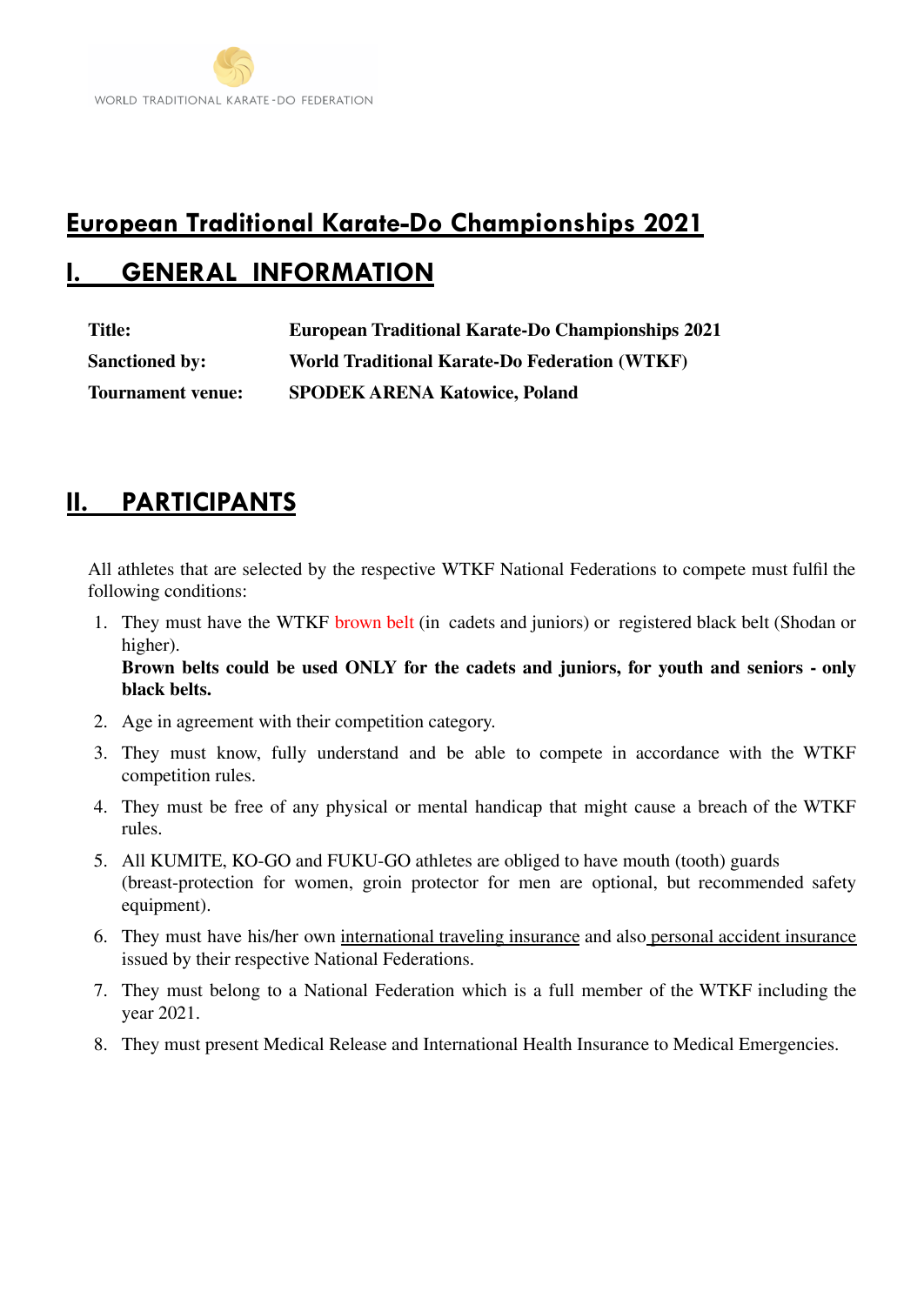# **III. COMPETITION RULES**

### WTKF COMPETITION RULES

# **IV. CATEGORIES & NUMBER OF PARTICIPANTS**

**Age and competition categories**

r

| <b>CADET</b><br>(born in 2007 and 2006) |                           |                                 |
|-----------------------------------------|---------------------------|---------------------------------|
| <b>COMPETITION</b><br><b>CATEGORIES</b> | <b>Number of Athletes</b> | <b>Remarks</b>                  |
| <b>Men's Individual Kata</b>            | 3 athletes                |                                 |
| <b>Women's Individual Kata</b>          | 3 athletes                |                                 |
| Men's Fuku-go                           | 3 athletes                | Using Ko-go Kumite              |
| <b>Women's Fuku-go</b>                  | 3 athletes                | Using Ko-go Kumite              |
| Men's kumite                            | 3 athletes                | Using Ko-go Kumite              |
| <b>Women's kumite</b>                   | 3 athletes                | Using Ko-go Kumite              |
| <b>Men's Synchronized Kata</b>          | 3 athletes in team        | Two national teams are possible |
| <b>Women's Synchronized</b><br>Kata     | 3 athletes in team        | Two national teams are possible |
| Men's En-bu                             | 2 athletes in team        | Two national teams are possible |
| <b>Mixed En-bu</b>                      | 2 athletes in team        | Two national teams are possible |

**(born in 2005 and 2004)**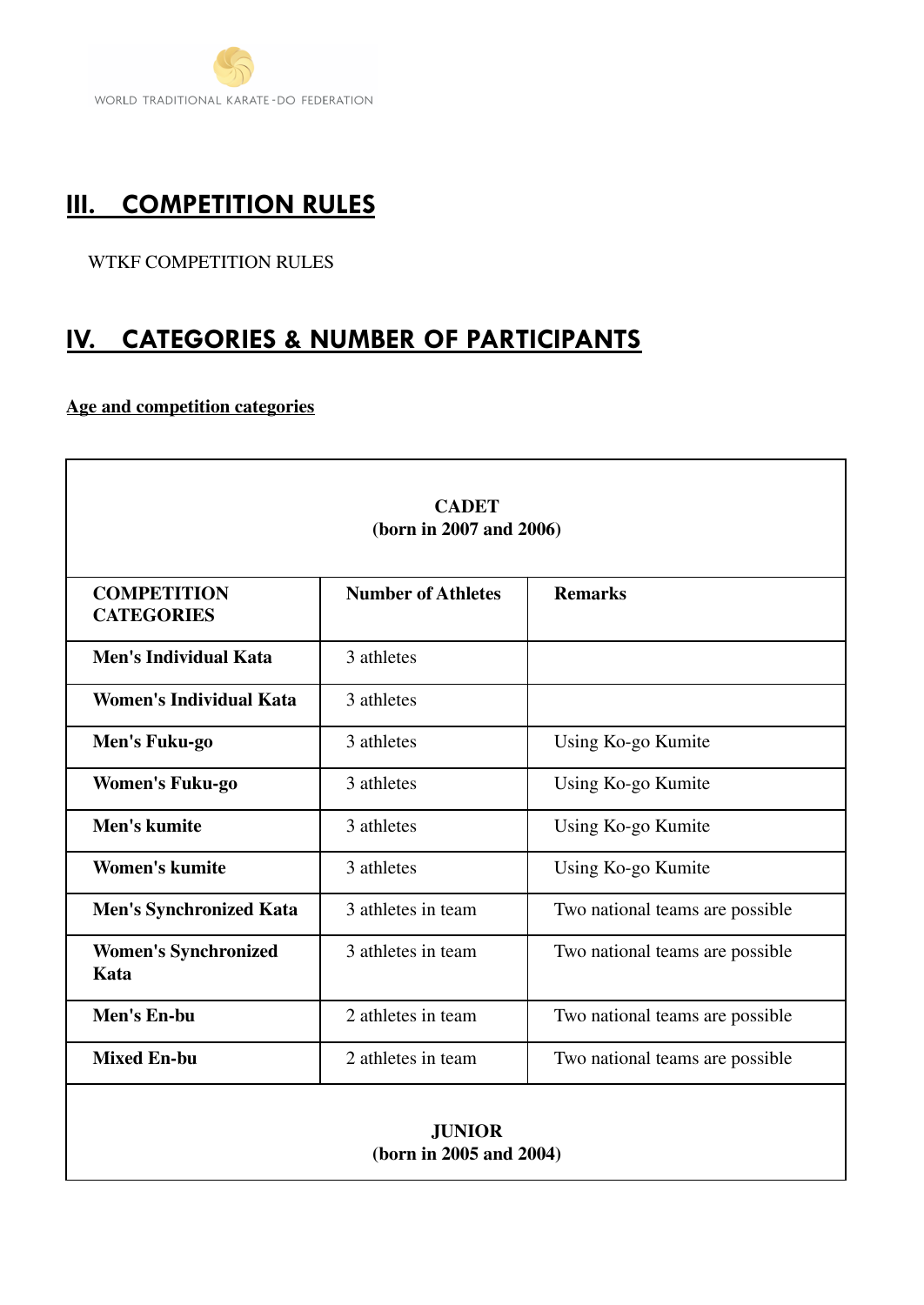| <b>COMPETITION</b><br><b>CATEGORIES</b>    | <b>Number of Athletes</b> | <b>Remarks</b>                                                                                                                                                                                                                                                                                                                                                                                                                                                                                                                                                                |
|--------------------------------------------|---------------------------|-------------------------------------------------------------------------------------------------------------------------------------------------------------------------------------------------------------------------------------------------------------------------------------------------------------------------------------------------------------------------------------------------------------------------------------------------------------------------------------------------------------------------------------------------------------------------------|
| <b>Men's Individual Kata</b>               | 3 athletes                |                                                                                                                                                                                                                                                                                                                                                                                                                                                                                                                                                                               |
| <b>Women's Individual Kata</b>             | 3 athletes                |                                                                                                                                                                                                                                                                                                                                                                                                                                                                                                                                                                               |
| <b>Men's Individual Kumite</b>             | 3 athletes                | Using Ko-go Kumite                                                                                                                                                                                                                                                                                                                                                                                                                                                                                                                                                            |
| <b>Women's Individual</b><br><b>Kumite</b> | 3 athletes                | Using Ko-go Kumite                                                                                                                                                                                                                                                                                                                                                                                                                                                                                                                                                            |
| Men's Fuku-go                              | 3 athletes                | Using Ko-go Kumite                                                                                                                                                                                                                                                                                                                                                                                                                                                                                                                                                            |
| <b>Women's Fuku-go</b>                     | 3 athletes                | Using Ko-go Kumite                                                                                                                                                                                                                                                                                                                                                                                                                                                                                                                                                            |
| <b>Men's Synchronized Kata</b>             | 3 athletes in team        | Team can be composed of at least one<br>junior athlete, others can be cadets.<br><b>REMARK:</b> cadet/junior athletes can<br>participate ONLY ONCE in the<br>same competition category. For<br>example: If athlete participate at enbu<br>men/men CADET's category he can<br>not participate at enbu men/men<br>YOUTH category or if an athlete<br>participate in cadets team kata, he<br>can't participate in youth team kata or<br>if an athlete participate in Cadet's<br>team kata, the same athlete can not<br>participate in Cadets team kata again<br>with other team. |
| <b>Women's Synchronized</b><br>Kata        | 3 athletes in team        | Team can be composed of at least one<br>junior athlete, others can be cadets.<br>REMARK: cadet/junior athletes can<br>participate ONLY ONCE in the<br>same competition category. For<br>example: If athlete participate at enbu<br>men/men CADET's category he can<br>not participate at enbu men/men<br>YOUTH category or if an athlete                                                                                                                                                                                                                                      |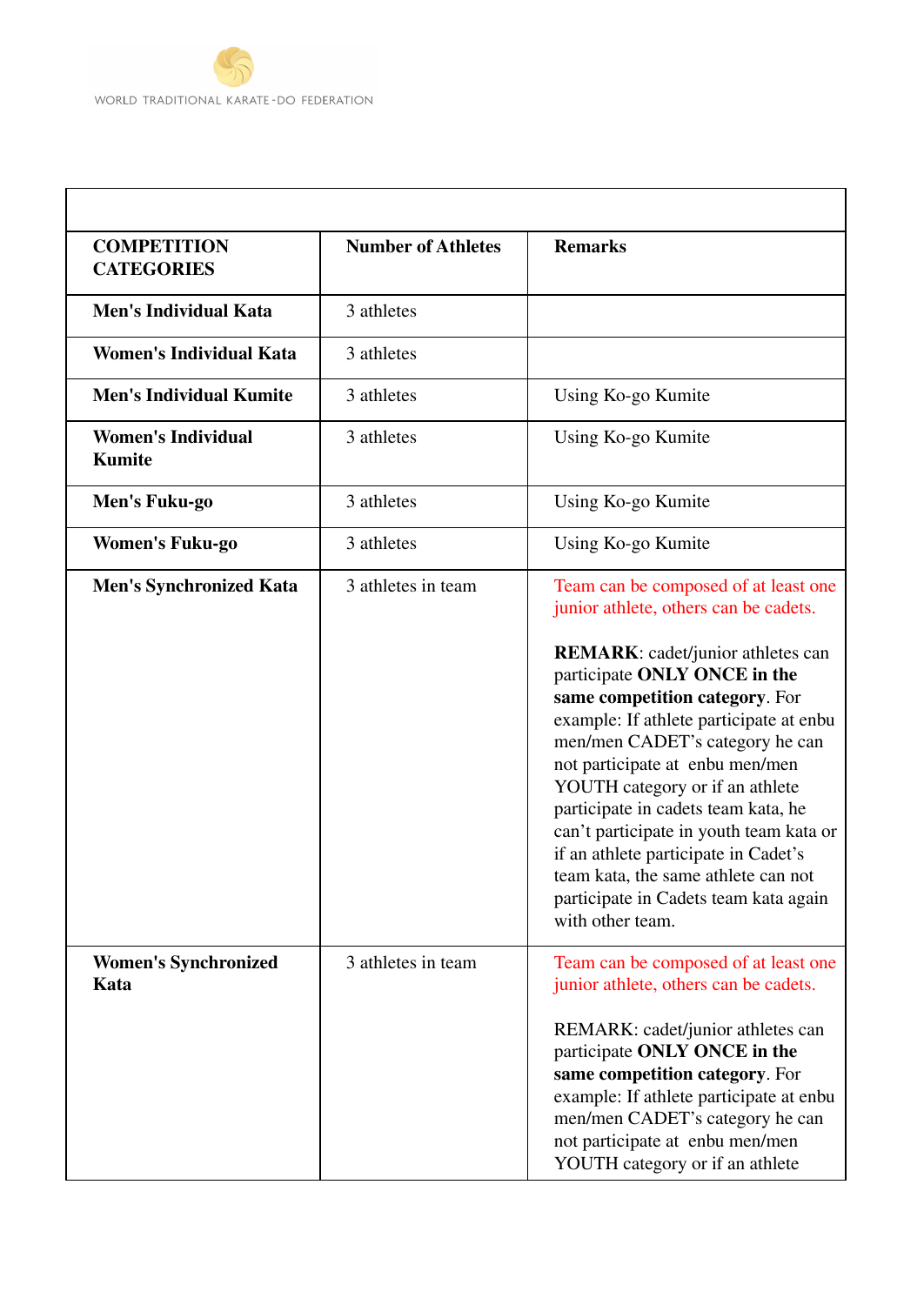

|                    |                    | participate in cadets team kata, he<br>can't participate in youth team kata or<br>if an athlete participate in Cadet's<br>team kata, the same athlete can not<br>participate in Cadets team kata again<br>with other team.                                                                                                                                                                                                                                                                                                                                                    |
|--------------------|--------------------|-------------------------------------------------------------------------------------------------------------------------------------------------------------------------------------------------------------------------------------------------------------------------------------------------------------------------------------------------------------------------------------------------------------------------------------------------------------------------------------------------------------------------------------------------------------------------------|
| Men's En-bu        | 2 athletes in team | Team can be composed of at least one<br>junior athlete, others can be cadets.<br><b>REMARK:</b> cadet/junior athletes can<br>participate ONLY ONCE in the<br>same competition category. For<br>example: If athlete participate at enbu<br>men/men CADET's category he can<br>not participate at enbu men/men<br>YOUTH category or if an athlete<br>participate in cadets team kata, he<br>can't participate in youth team kata or<br>if an athlete participate in Cadet's<br>team kata, the same athlete can not<br>participate in Cadets team kata again<br>with other team. |
| <b>Mixed En-bu</b> | 2 athletes in team | Team can be composed of at least one<br>junior athlete, others can be cadets.<br><b>REMARK:</b> cadet/junior athletes can<br>participate ONLY ONCE in the<br>same competition category. For<br>example: If athlete participate at enbu<br>men/men CADET's category he can<br>not participate at enbu men/men<br>YOUTH category or if an athlete<br>participate in cadets team kata, he<br>can't participate in youth team kata or<br>if an athlete participate in Cadet's<br>team kata, the same athlete can not<br>participate in Cadets team kata again<br>with other team. |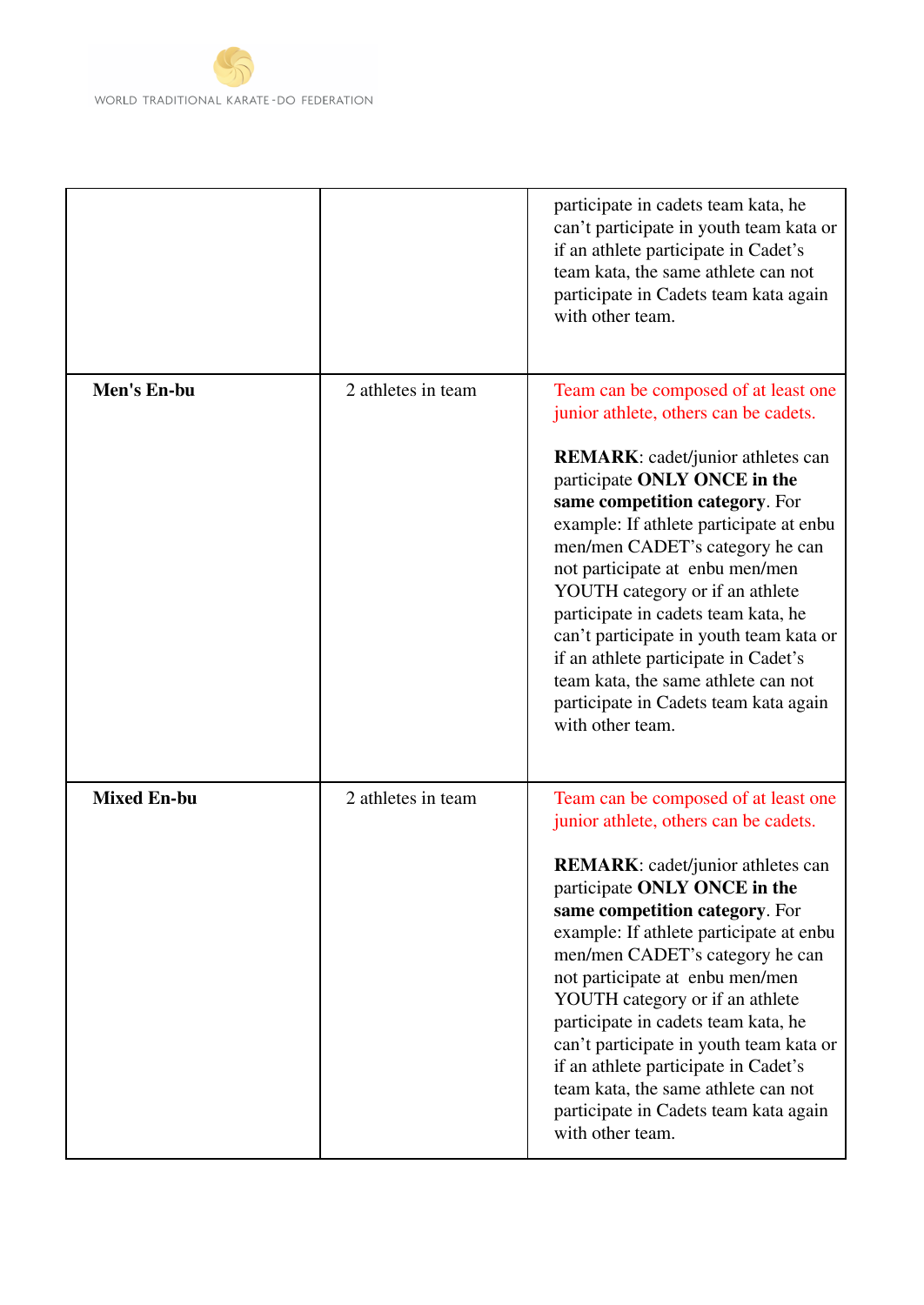

# **COMBINED COMPETITION**

#### **CADET (born in 2007 and 2006)**

**+**

### **JUNIOR (born in 2005 and 2004)**

| <b>COMPETITION</b><br><b>CATEGORIES</b> | <b>Number of Athletes</b> | <b>Remarks</b>     |
|-----------------------------------------|---------------------------|--------------------|
| <b>Men's Team Kumite</b>                | $3$ athletes + 1          | Using Ko-go Kumite |

#### **YOUTH (born in 2003, 2002, 2001)**

| <b>COMPETITION</b><br><b>CATEGORIES</b> | Number of<br><b>Athletes</b> | <b>Remarks</b>    |
|-----------------------------------------|------------------------------|-------------------|
| <b>Men's Individual Kata</b>            | 3 athletes                   |                   |
| Women's Individual Kata                 | 3 athletes                   |                   |
| <b>Men's Individual Kumite</b>          | 3 athletes                   | Using Jiyu Kumite |
| <b>Women's Individual</b><br>Kumite     | 3 athletes                   | Using Jiyu Kumite |
| Men's Fuku-go                           | 3 athletes                   | Using Jiyu Kumite |
| <b>Women's Fuku-go</b>                  | 3 athletes                   | Using Jiyu Kumite |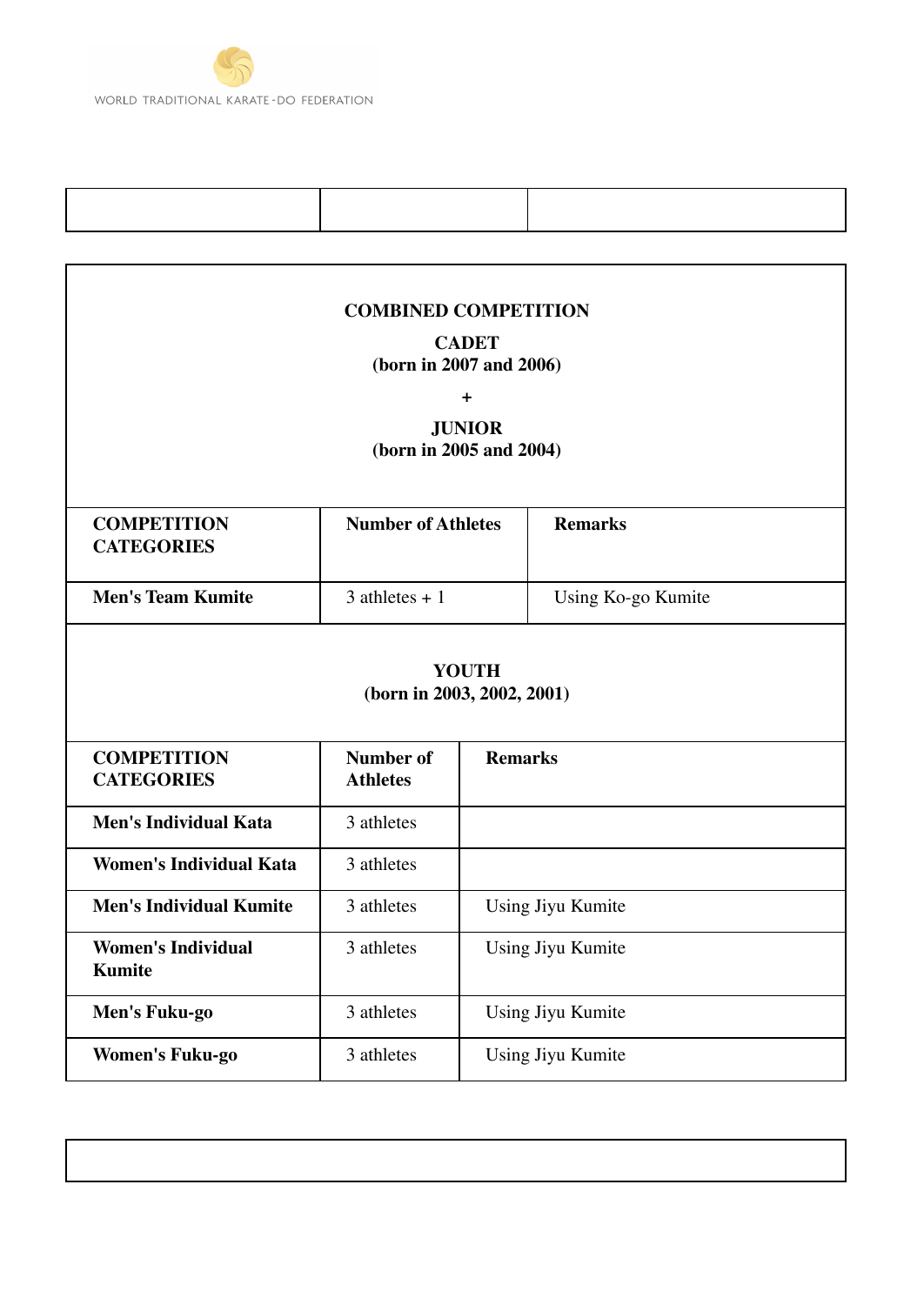### **SENIOR**

### **(born in 2000 and before)**

| <b>COMPETITION</b><br><b>CATEGORIES</b> | Number of<br><b>Athletes</b> | <b>Remarks</b>    |
|-----------------------------------------|------------------------------|-------------------|
| <b>Men's Individual Kata</b>            | 3 athletes                   |                   |
| <b>Women's Individual Kata</b>          | 3 athletes                   |                   |
| <b>Men's Individual Kumite</b>          | 3 athletes                   | Using Jiyu Kumite |
| <b>Women's Individual</b><br>Kumite     | 3 athletes                   | Using Jiyu Kumite |
| Men's Fuku-go                           | 3 athletes                   | Using Jiyu Kumite |
| <b>Women's Fuku-go</b>                  | 3 athletes                   | Using Jiyu Kumite |

#### **COMBINED COMPETITION**

## **YOUTH**

### **(born in 2003, 2002, 2001)**

**+**

#### **SENIOR**

### **(born in 2000 and before)**

| <b>Men's Synchronized Kata</b>      | 3 athletes in<br>team | 1 team per country                    |
|-------------------------------------|-----------------------|---------------------------------------|
| <b>Women's Synchronized</b><br>Kata | 3 athletes in<br>team | 1 team per country                    |
| Men's En-bu                         | 2 athletes in<br>team | 1 team per country                    |
| <b>Mixed En-bu</b>                  | 2 athletes in<br>team | 1 team per country                    |
| <b>Women's Team Kumite</b>          | $3$ athletes + 1      | Using Jiyu Kumite, 1 team per country |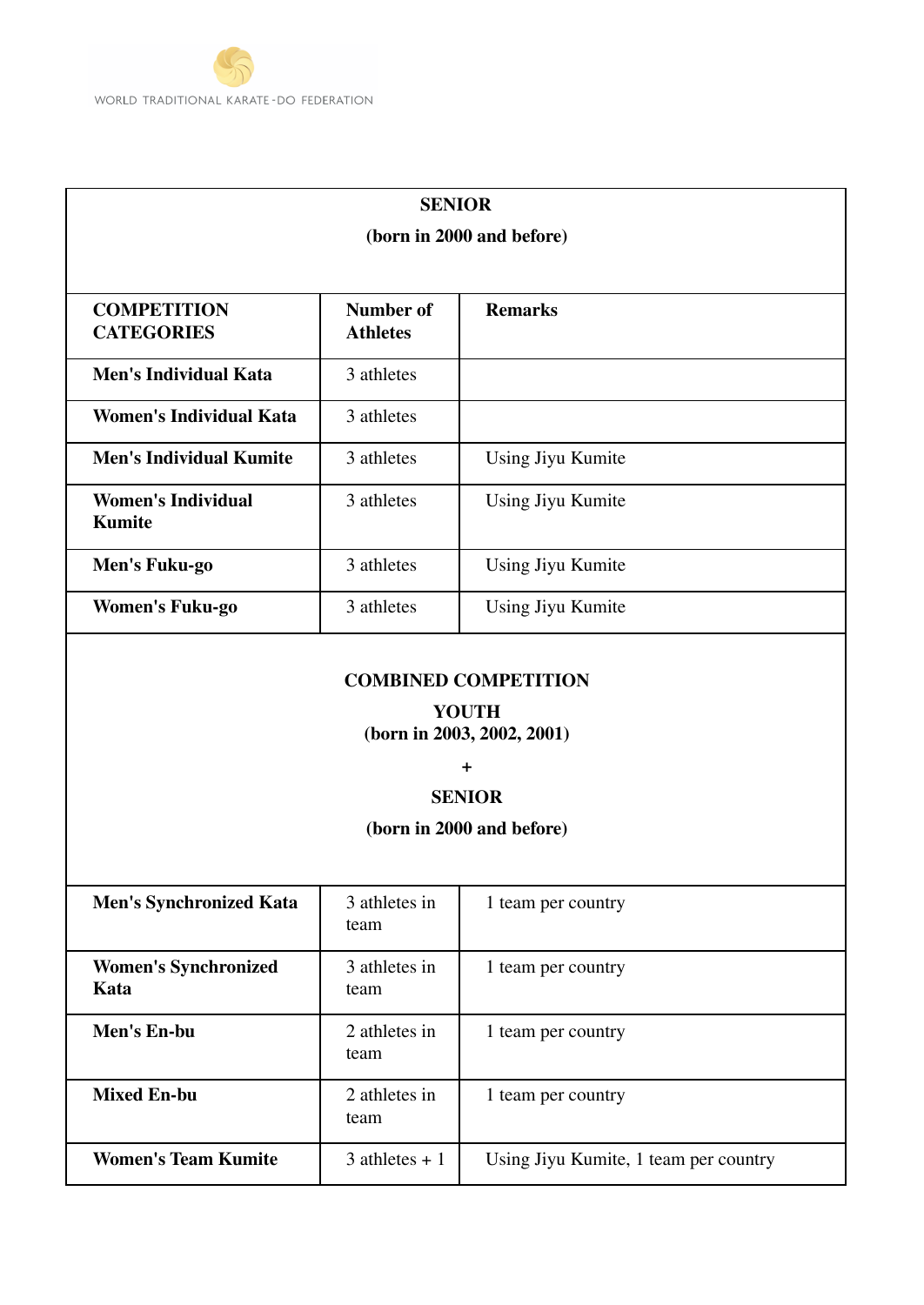| <b>Men's Team Kumite</b> | $3$ athletes + 1 | Using Jiyu Kumite, 1 team per country |
|--------------------------|------------------|---------------------------------------|
|                          |                  |                                       |

# **V. APPLICATIONS & REGISTRATION**

#### **A. Applications**

For logistical reasons we must receive all re at least until **17th September 2021.**

#### **B. Registration**

The instruction, how to register in the online registration **registration.wtku.org**.

#### **C. Participation Fees**

#### **European Traditional Karate-Do Championships 2021:**

**60 Eur** for athlete (only one fee, and athlete can participate in all competitions)

**60 Eur** for coach

Registration fees for all Athletes paid to the T.O.C. at the Tournament Office at latest one day before competition (until October 3, 2021).

## **VI. JUDGES**

- 1. **Selection of the Judges will be made during the WTKF Judges´ Refresher Course held right before the European Championships.**
- 2. Each judge candidate must submit the online registration by **September 17th, 2021**.
- 3. All Judges must bring their own HAKAMA (black), whistle and clean KARATE-GI including navy blue KARATEGI top.

### **VII. VISA AND COVID-19 regulations**

Please contact your local embassy for visa procedure.

For requests contact: **Mrs. Roma Przyłuska**